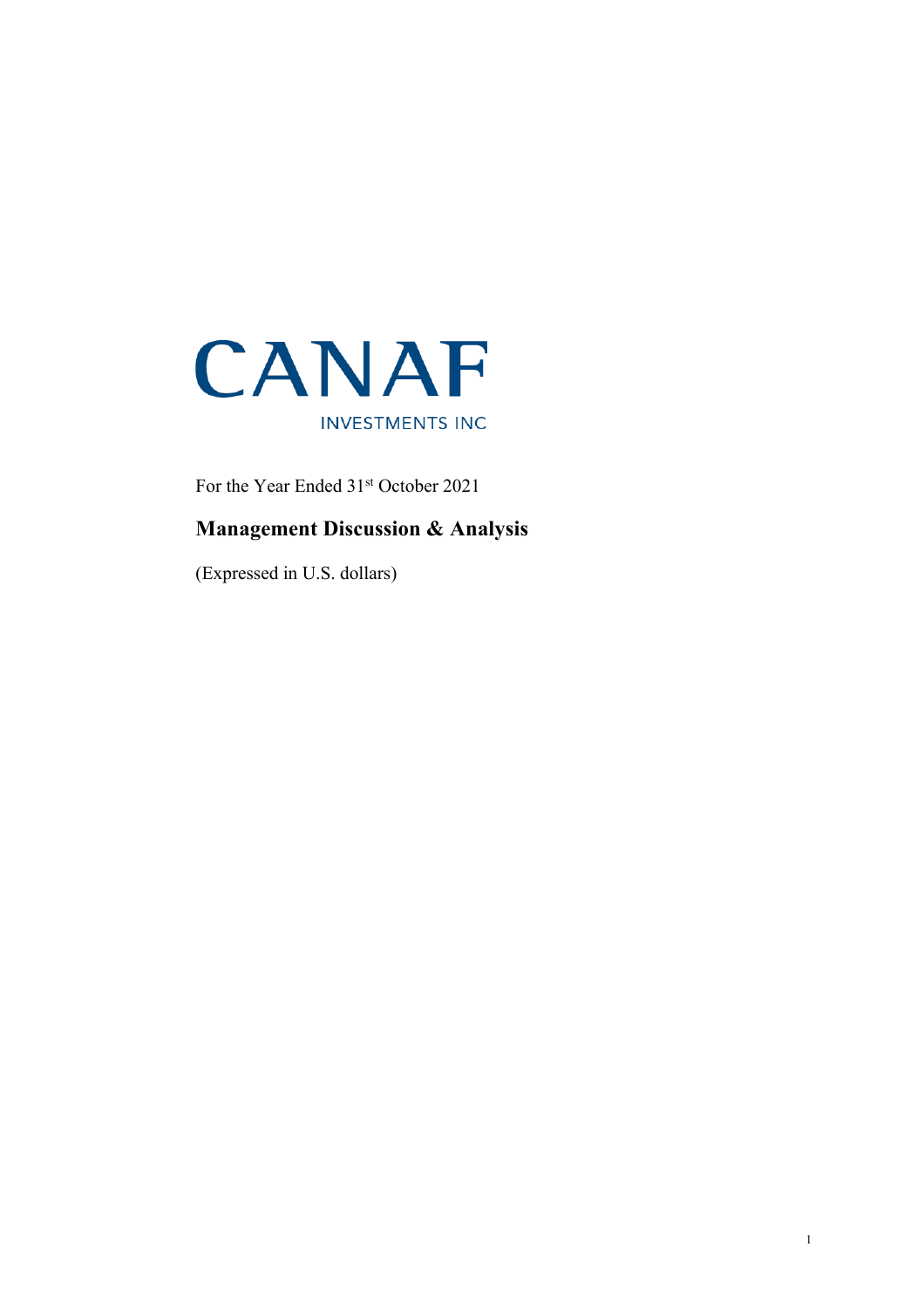# **INTRODUCTION**

Date Prepared: 24<sup>th</sup> February 2022

This Management Discussion and Analysis, ("MDA") covers the operations of Canaf Investments Inc. ("Canaf" or the "Corporation") for the twelve months ended October 31, 2021 and should be read in conjunction with the audited consolidated Financial Statements for the twelve months ended October 31, 2021 and related notes. The Financial Statements are presented in accordance with International Financial Reporting Standards ("IFRS"). Canaf's accounting policies are described in Note 2 of the audited Financial Statements for the twelve months ended October 31. The financial statements together with this MDA are intended to provide investors with a reasonable basis for assessing the financial performance of the Corporation.

All dollar amounts are expressed in US dollars, the functional currency of the Corporation, unless otherwise stated. The Corporation's listing on the TSX-V however, is quoted in Canadian Dollars. Additional information relating to the Corporation is available on SEDAR at www.sedar.com. or at Corporation's website at www.canafinvestments.com.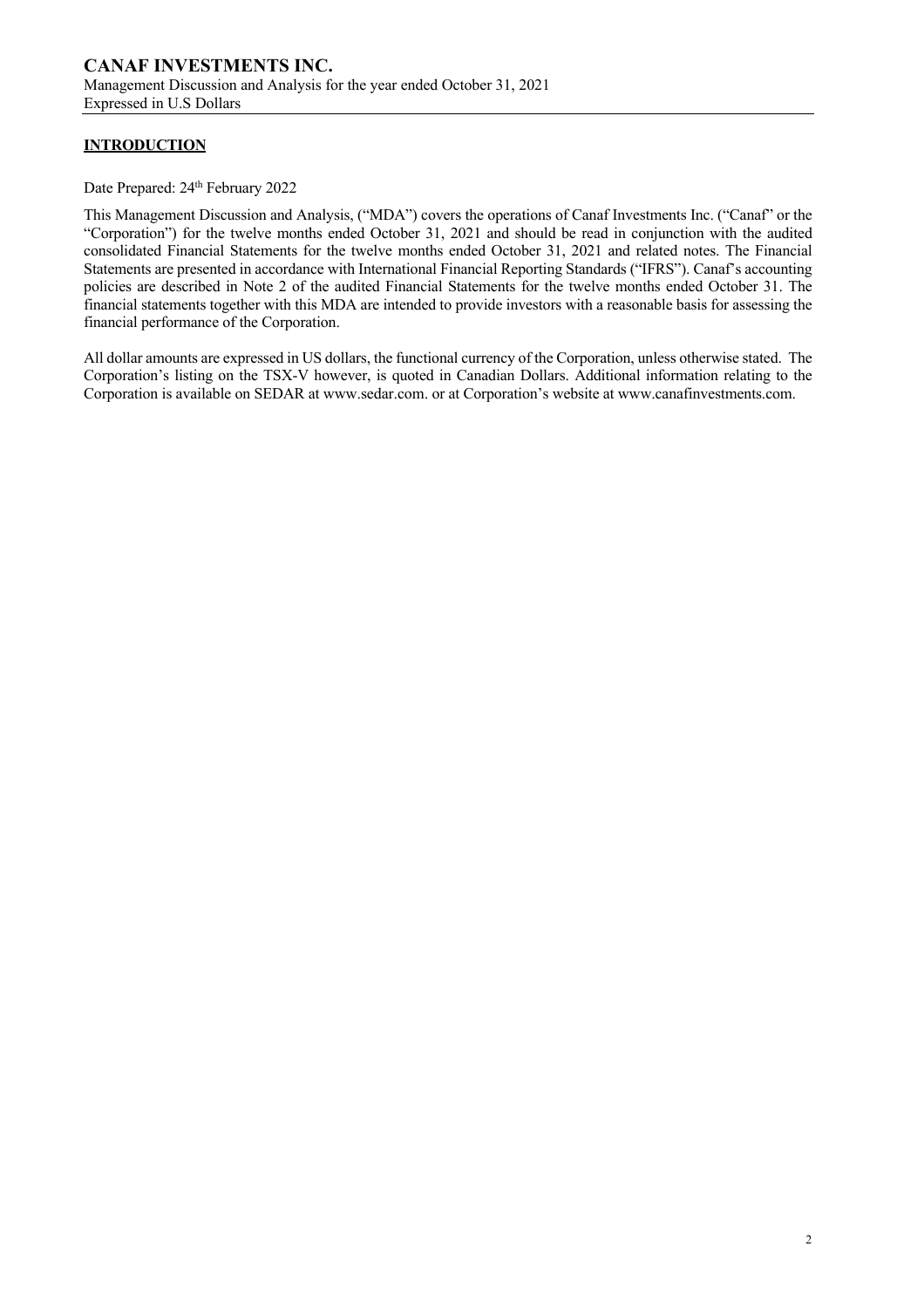#### **DESCRIPTION OF BUSINESS**

Canaf is incorporated in the Province of Alberta with two wholly owned subsidiaries in South Africa, Quantum Screening and Crushing (Pty) Limited ("Quantum"), and Canaf Investments (Pty) Ltd, ("Canaf Ltd").

Quantum, through its 70% owned subsidiary, Southern Coal (Pty) Ltd. ("Southern Coal"), processes anthracite coal into de-volatised anthracite (calcined anthracite) for sale mostly to steel and ferromanganese manufacturers as a substitute product for coke.

Canaf Investments (Pty) Ltd, incorporated in 2019, acts as Canaf's South African holding company with the intention of creating a diverse Corporation focused on sustainable and long-term growth sectors within South Africa. Canaf Investments (Pty) Ltd owns 100% of Canaf Estate Holdings (Pty) Ltd., ("CEH"). Canaf Investments (Pty) Ltd., is also exploring new sectors to invest in within South Africa, whilst continuing to develop and expand CEH and Southern Coal.

#### *Southern Coal – Calcined Anthracite, South Africa*

Southern Coal produces calcined anthracite, which is primarily sold as a substitute to coke in sintering processes, by feeding anthracite coal through its rotary kilns, at temperatures between 900 and 1100 degrees centigrade; the volatiles are driven off and the effective carbon content increased.

Southern Coal's clients are world leaders in steel and ferromanganese production. Southern Coal's three kilns operate near Newcastle, KwaZulu Natal.

#### *Canaf Estate Holdings – Property Investments, South Africa*

CEH is a property investment company focused on acquiring, redeveloping and renting properties primarily within the suburbs of the old Johannesburg CBD. CEH made its first property acquisition in August 2019 and is on track to own 3 properties, with a total value of approximately R4million by the end Q2, 2022, generating net pre-tax returns in excess of 15%.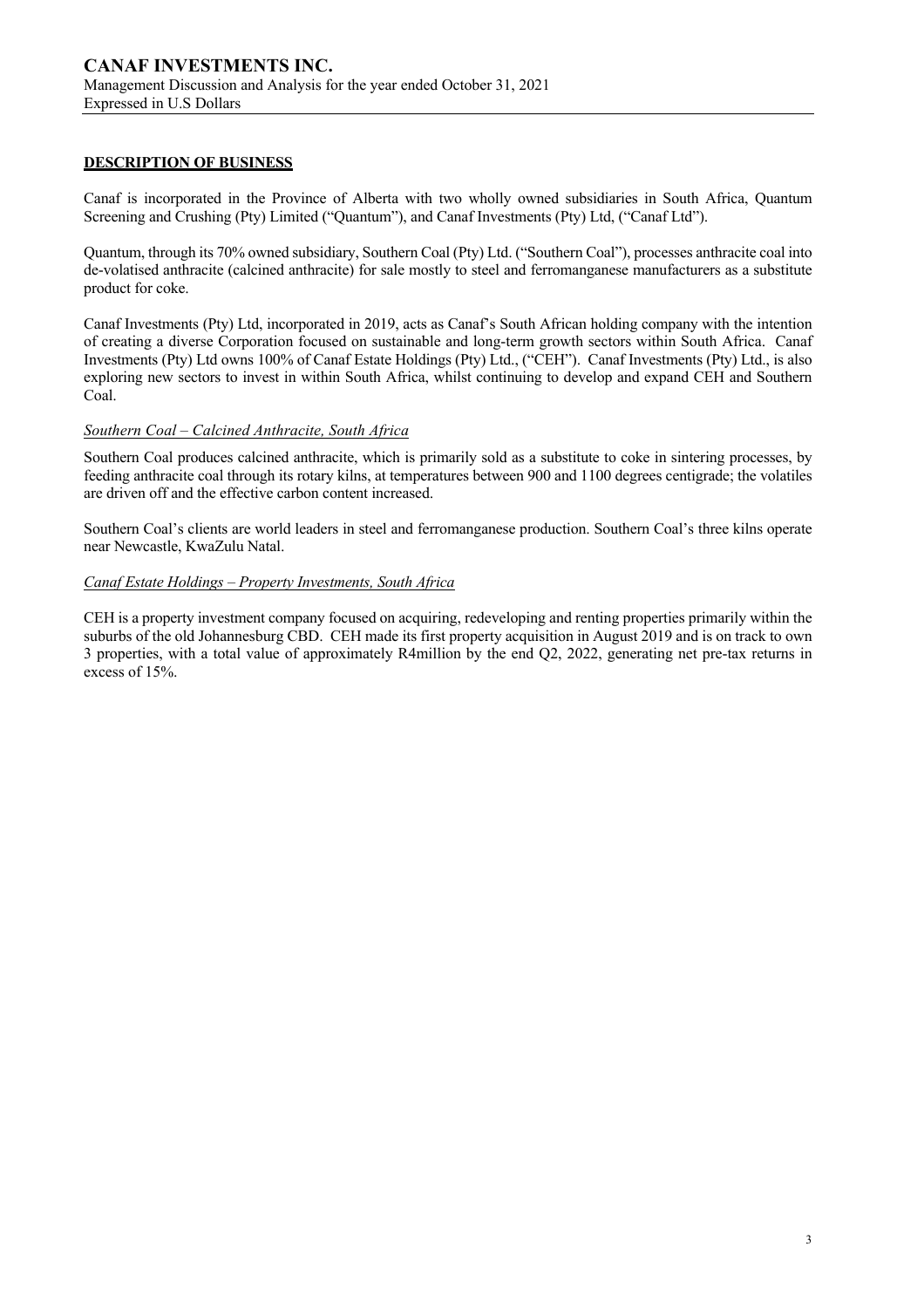# **OVERALL PERFORMANCE AND OUTLOOK**

The year ending October 31, 2021 reflects another strong financial year for the Corporation and demonstrates its ability to generate positive back-to-back year end results. Shareholder equity grew to a record high of US\$5.2m, or CAN\$6.4m, which relates to a book value per share of CAN\$0.135/share.

For the year ended October 31, 2021 the Corporation reports Sales of US\$14,204,848 which is 4.9% higher than the year ended October 31, 2020 (US\$13,541,667), and net income of US\$945,417 (2020: US\$897,413) or CAN\$1,189,301 (2020: CAN\$1,207,548). Gross margins continue to hold strong and currently sit at 11.1% for the year; a decrease of 0.8% from last year. EBITDA for the year was recorded at US\$1,291,007 or CAN\$1,624,129.

During the year, demand for Southern Coal's products remained strong throughout; indications are for YE2022 to reflect an overall annual increase in sales volumes in excess of 5%. The Corporation does however expect to report a reduced level of sales in Q1, 2022 due to a major shutdown at one of its main customers' sintering facility during the period, which reduced the Q1 sales by approximately 35%. Q2 2022 is expected to see a return to strong levels of sales.

Further to the announcement in June 2021 regarding the securing of further land tenure for Quantum, management can confirm that its formal Environmental Application process, which will include a full Environmental Impact Assessment for the construction of 2 new coal charring plants at a new site, was submitted in February 2022. A decision to the application is expected to be issued by the end of September 2022, at which point the Corporation will announce how it intends to proceed to the next stage of construction.

CEH delivered operating profits of 30% for the year which equates to an 8.5% net pre-tax return on investment; this return on investment will increase quarter on quarter as the portfolio grows, up to forecast net return on investment in excess of 15% by Q3, 2022. During the year, CEH committed to purchase a second property which transferred in Q1, 2022. A third property is expected to transfer during Q2, 2022, which will bring the total property portfolio value to approximately R4 million.

During the year, the Corporation invested US\$162,650 in new plant and equipment for Quantum, which included a new crushing plant and conveyors to increase its product sizing capacity.

The Corporation continued to support the local community, businesses and students via various social development programs, learnerships, and enterprise funding schemes for new businesses. Total donations for the year amounted to approximately US\$87,775.

The board believes the Corporation to be in a very strong financial position as it looks to explore new opportunities both aligned to the existing calcining business, as well as in new sectors. The Corporation remains focused on long-term sustainable, and socially responsible growth, within sub-Saharan Africa.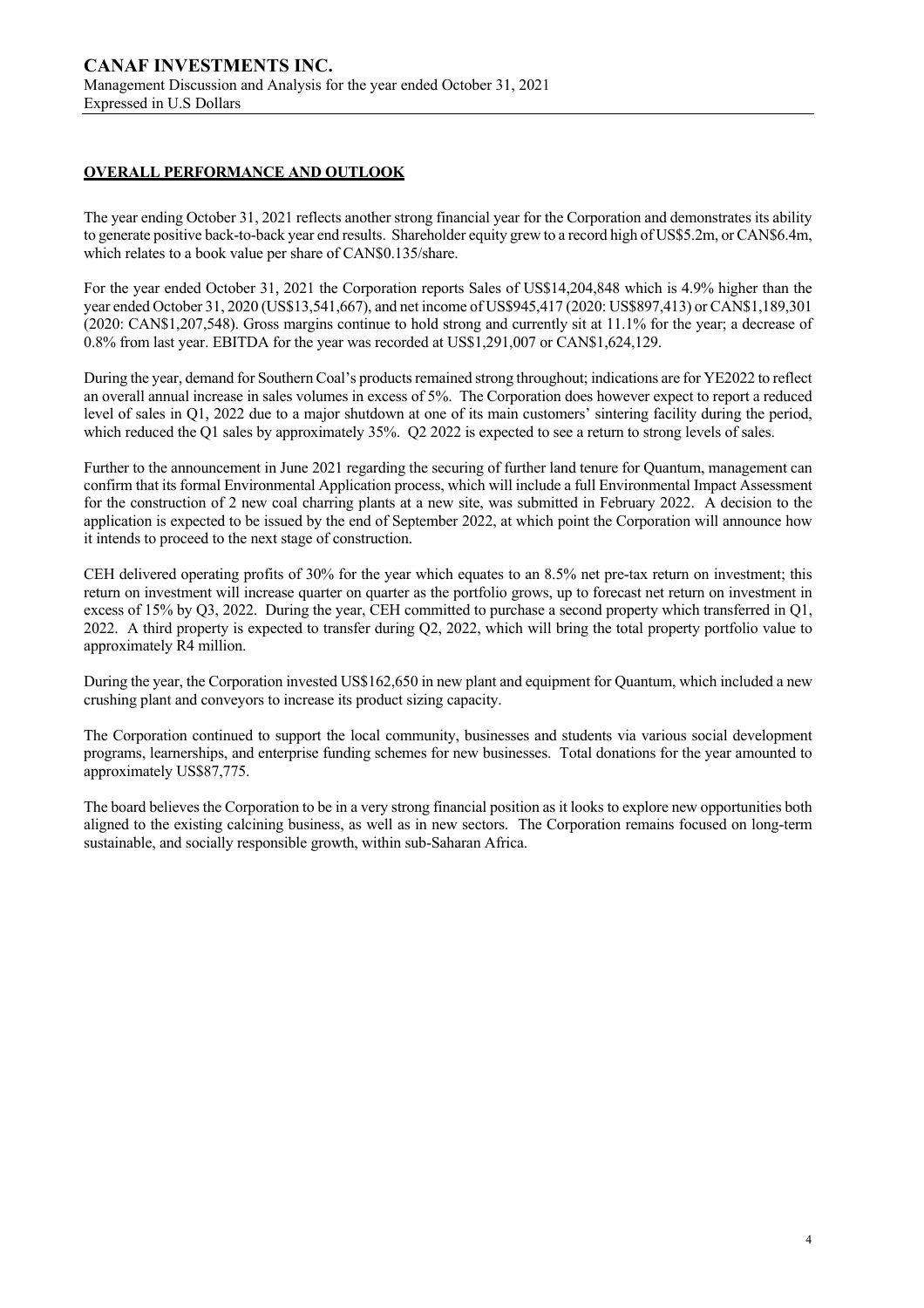#### **CANAF INVESTMENTS INC.** Management Discussion and Analysis for the year ended October 31, 2021 Expressed in U.S Dollars

#### *Selected Financial Information*

Due to the Corporation being listed on the TSX-V and its share price being quoted in Canadian Dollars, the Corporation has converted some key financial information included in this report to Canadian Dollars. The following financial information is derived from the Corporation's audited financial statements for the year ended October 31, 2021, with a comparison in Canadian Dollars.

|                                                       |                | <b>12 Months Ended</b><br><b>Oct 31</b> | <b>12 Months Ended</b><br><b>Oct 31</b> |              |  |
|-------------------------------------------------------|----------------|-----------------------------------------|-----------------------------------------|--------------|--|
|                                                       | 2021           | 2020                                    | 2021                                    | 2020         |  |
|                                                       | US\$           | US\$                                    | <b>CANS</b>                             | <b>CANS</b>  |  |
| Conversion 1.00 US (av. 12 months)                    |                |                                         | 1.258                                   | 1.346        |  |
| Revenue from Sales                                    | 14,204,848     | 13,541,667                              | 17,869,197                              | 18,221,503   |  |
| Cost of Sales                                         | (12, 625, 631) | (11, 931, 532)                          | (15,882,597)                            | (16,054,926) |  |
| <b>Gross Profit</b>                                   | 1,579,218      | 1,610,134                               | 1,986,600                               | 2,166,577    |  |
| Expenses                                              | (515,560)      | (536,908)                               | (648, 556)                              | (722, 457)   |  |
| Interest Income                                       | 177,718        | 151,798                                 | 223,563                                 | 204,257      |  |
| Other Income                                          | 44,825         | 23,479                                  | 56,388                                  | 31,593       |  |
| Gain from Sale of Vehicle                             | 6,763          | $\theta$                                | 8,507                                   | $\theta$     |  |
| Net Income for the year (before tax)                  | 1,292,963      | 1,248,503                               | 1,626,502                               | 1,679,971    |  |
| Income Tax Recovery (Expense)                         | (347, 546)     | (351,091)                               | (437,201)                               | (472, 423)   |  |
| Net Income for the year                               | 945,417        | 897,413                                 | 1,189,301                               | 1,207,548    |  |
| Attributable to the Shareholders                      | 724,430        | 680,488                                 | 911,307                                 | 915,656      |  |
| Attributable to the Non-Controlling Interest          | 220,987        | 216,925                                 | 277,994                                 | 291,892      |  |
| <b>Adjusted EBITDA</b>                                | 1,291,077      | 1,289,442                               | 1,624,129                               | 1,735,057    |  |
|                                                       |                |                                         |                                         |              |  |
| <b>Conversion 1.00 US (Closing position Oct 2021)</b> | 2021           | 2020                                    | 1.251                                   | 1.320        |  |
| <b>Total Assets</b>                                   | 6,959,105      | 5,580,049                               | 8,707,838                               | 7,366,960    |  |
| <b>Total Equity</b>                                   | 5,435,686      | 4,353,015                               | 6,801,604                               | 5,101,399    |  |

#### *Non- GAAP Performance Measures*

The Corporation has included additional financial performance measures in this MD&A, such as adjusted EBITDA. The Corporation believes that, in addition to conventional measures prepared in accordance with IFRS, certain investors use this information to evaluate the Corporation's underlying performance of its core operations and its ability to generate cash flow. Accordingly, it is intended to provide additional information and should not be considered in isolation or as a substitute for measures of performance prepared in accordance with IFRS.

### *\*Reconciliation of Adjusted EBITDA and Profit*

|                                 | <b>12 Months Ended</b><br><b>Oct 31</b> |           | <b>12 Months Ended</b><br><b>Oct 31</b> |             |  |
|---------------------------------|-----------------------------------------|-----------|-----------------------------------------|-------------|--|
|                                 | 2021                                    | 2020      | 2021                                    | 2020        |  |
|                                 | US\$                                    | US\$      | <b>CANS</b>                             | <b>CANS</b> |  |
| Conversion 1.00 US Dollar Rate  |                                         |           | 1.258                                   | 1.346       |  |
| Net Income for the year         | 945,417                                 | 897,413   | 1,189,301                               | 1,207,548   |  |
| Interest Paid                   | $\overline{0}$                          | $\theta$  | $\theta$                                | $\theta$    |  |
| Interest Received               | (177, 718)                              | (151,798) | (223, 563)                              | (204, 257)  |  |
| Foreign Exchange Gain/ (Losses) | (7, 729)                                | 217       | (9,723)                                 | 291         |  |
| Depreciation                    | 183,561                                 | 192,520   | 230,913                                 | 259,052     |  |
| Income Taxes                    | 347,546                                 | 351,091   | 437,201                                 | 472,423     |  |
| <b>Adjusted EBITDA</b>          | 1,291,077                               | 1,289,442 | 1,624,129                               | 1,735,057   |  |

*Adjusted EBITDA represents earnings before interest, taxes, depreciation, amortization, foreign exchange gain (loss) and other revenues (expenses) as historically calculated by the Corporation.*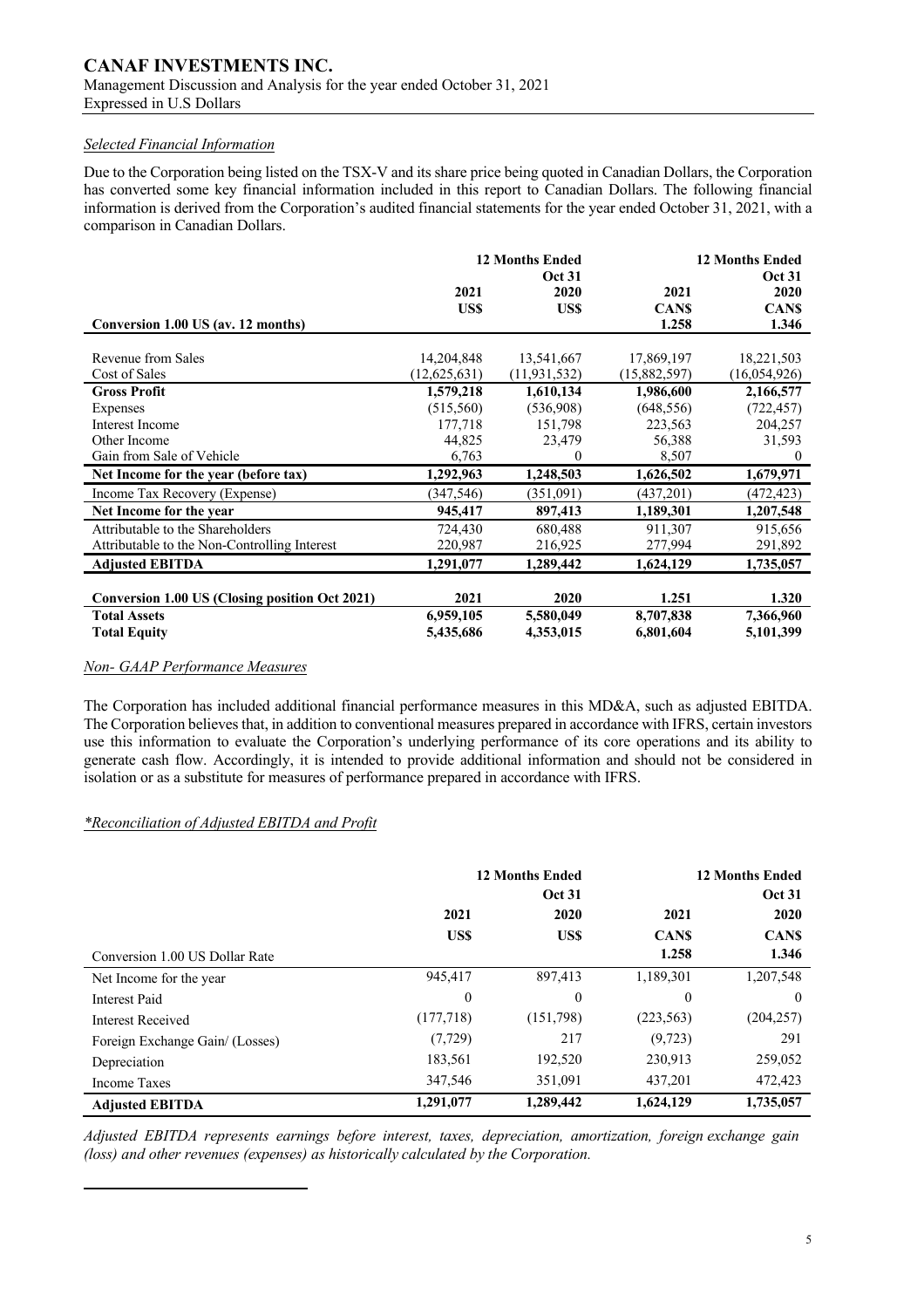#### **BROAD-BASED BLACK ECONOMIC EMPOWERMENT TRANSACTION (B-BBEE)**

As part of Southern Coal's B-BBEE transformation program, Amandla Amakhulu (Pty) Ltd, ("AAM"), a 100% black, privately owned, and ringfenced, company incorporated in South Africa, acquired 30% of the issued shares of Southern Coal, from Canaf's wholly owned subsidiary, Quantum, for the value of 18 million Rand. The financial effective date for the transaction is 01 August 2018.

Quantum in return received cumulative, redeemable preference shares in AAM in the amount of the purchase price. These preference shares shall provide preferential dividends, until redeemed by AAM. These dividends will be secured by an irrevocable direction from AAM to Southern Coal to pay Quantum such dividends from any distribution to AAM. Dividends paid during the year ended 31 October 2021 equated to US\$118,154.

#### **CLAIM AGAINST KILEMBE MINES LIMITED**

In August 2006, Canaf, then known as Uganda Gold Mining, announced the termination of any further investment into its Kilembe Copper-Cobalt Project in Uganda. Since 2007, the Corporation has been involved in a legal dispute with Kilembe Mines Limited, ("KML"), wherein the Corporation seeks general damages, special damages and costs of the Arbitration from KML for breach of contract. In January 2013, the high court of Uganda referred the case back to arbitration for determination.

On May 29, 2013, a preliminary meeting was held between the Corporation, KML and the then arbitrator. After the filing of the Statements of Claim and Defence had been concluded, the Corporation's appointed Ugandan Advocates (MMAKS Advocates) notified the board that the Arbitrator had decided to step down for personal reasons.

MMAKS Advocates and the Government's Solicitor General then agreed to a new Arbitrator, Retired Justice James Ogoola. The parties held a preliminary meeting with the Arbitrator who requested them to provide their fee estimate for the conduct of the Arbitration. The fee was later agreed between the parties and the Arbitrator with MMAKS Advocates disbursing the Corporation's portion of the fee on account. MMAKS Advocates applied for and was granted leave by the Arbitrator to file an Amended Statement of Claim on the Corporation's behalf. The parties now await for the matter to be set down for scheduling and hearing by the Arbitrator.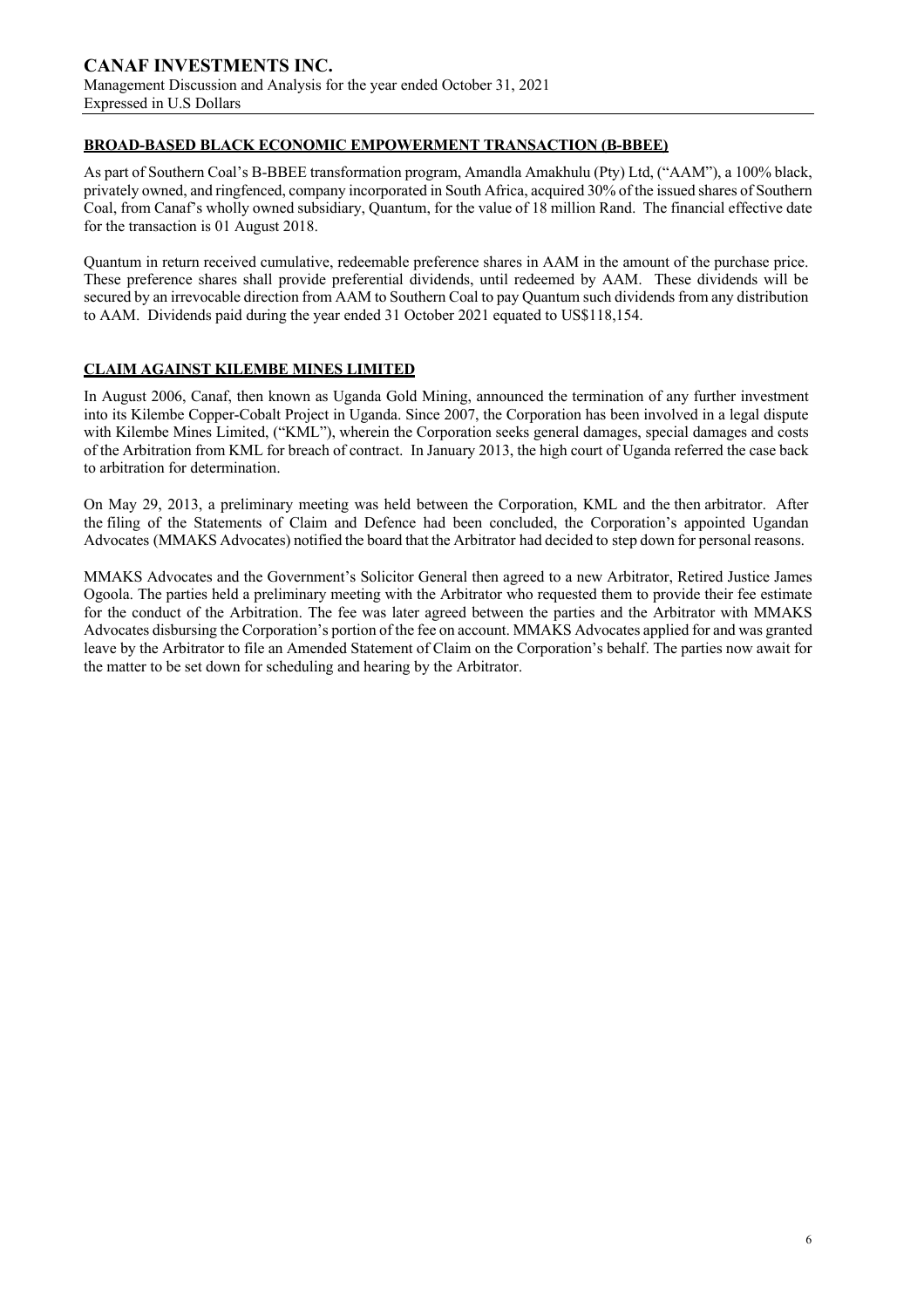# **RESULTS OF OPERATIONS**

#### **TWELVE MONTHS ENDED OCTOBER 31, 2021**

The Corporation reports a net income for the twelve months ended October 31 2021 of US\$945,417 (2020: US\$897,413), and an increase of US\$48,004 (5%) on revenues of US\$14,204,848 (2020: US\$13,541,667).

The 5% growth in revenues compared to last year is primarily due to a new customer ramping up its own production, which subsequently increased demand of Southern Coal's material.

|                        | <b>3 Months Ended</b><br>October 31, 2021 |             |            |               | <b>12 Months Ended</b><br>Oct 31, 2021 |                |                 |        |
|------------------------|-------------------------------------------|-------------|------------|---------------|----------------------------------------|----------------|-----------------|--------|
|                        | 2021                                      | 2020        | Variance   |               | 2021                                   | 2020           | <b>Variance</b> |        |
|                        | US\$                                      | US\$        | US\$       | $\frac{0}{0}$ | US\$                                   | US\$           | US\$            | $\%$   |
| <b>Sales</b>           | 3,370,490                                 | 4,142,354   | (771, 864) | $-19%$        | 14,204,848                             | 13,541,667     | 663,182         | 5%     |
| Cost of Sales          | (3,139,232)                               | (3,576,847) | 437,615    | $-12%$        | (12, 625, 631)                         | (11, 931, 532) | (694,098)       | 6%     |
| Gross Profit (Loss)    | 231,259                                   | 565,507     | (334, 248) | $-59%$        | 1,579,218                              | 1,610,134      | (30, 917)       | $-2\%$ |
| Expenses               |                                           |             |            |               |                                        |                |                 |        |
| General and            | (141, 467)                                | (185,096)   | 43,628     | $-24%$        | (523, 289)                             | (536,691)      | 13,402          | $-2\%$ |
| Administrative         |                                           |             |            |               |                                        |                |                 |        |
| Interest on Bank       |                                           |             |            |               |                                        |                |                 |        |
| Loan                   |                                           |             |            |               |                                        |                |                 |        |
| Foreign Exchange       | 968                                       | 3,327       | (2,360)    | $-71%$        | 7,729                                  | (217)          | 7,946           |        |
| Gain (Loss)            |                                           |             |            |               |                                        |                |                 |        |
| Total expenses         | (140, 500)                                | (181,768)   | 41,269     | $-23%$        | (515, 560)                             | (536,908)      | 21,348          | $-4\%$ |
| <b>Interest Income</b> | 70,897                                    | 36,353      | 34,544     | 95%           | 177,718                                | 151,798        | 25,920          | 17%    |
| Other Income           | 12,558                                    | 9,237       | 3,321      | 36%           | 44,825                                 | 23,479         | 21,346          | 91%    |
| Gain from Sale of      | 6,763                                     |             | 6,763      |               | 6,763                                  |                | 6,763           |        |
| <b>Fixed Asset</b>     |                                           |             |            |               |                                        |                |                 |        |
| Income (Loss) Before   | 180,977                                   | 429,328     | (248, 352) | $-58%$        | 1,292,963                              | 1,248,503      | 44,460          | 4%     |
| <b>Income Taxes</b>    |                                           |             |            |               |                                        |                |                 |        |
| Income Tax             | (49, 443)                                 | (68, 375)   | 18,932     | $-28%$        | (347, 546)                             | (351,091)      | 3,544           | $-1\%$ |
| (Expense) Recovery     |                                           |             |            |               |                                        |                |                 |        |
| Net Income (Loss) for  | 131,534                                   | 360,953     | (229, 419) | $-64%$        | 945,417                                | 897,413        | 48,004          | $5\%$  |
| the period             |                                           |             |            |               |                                        |                |                 |        |

#### Sales

Revenue for Q4 2021 reflects a reduction of 19% in comparison to the same quarter last year, and 26% down from the previous quarter (Q3, 2021); this is due to one of Southern Coal's main customers reducing demand due to an unscheduled maintenance shutdown towards the end of Q4 2021. Q1 2022 is expected to reflect a further reduction in sales for the same reason as well as the temporary halting of demand from another customer, due to high stock levels. Q2 however is forecast to reflect a return to strong sales as both of Southern Coal's main customers are forecast to require strong orders.

CEH generated rental incomes for the year of US\$31,942 generated from its first property. The Corporation can confirm it completed transfer on a second property in Q1 2022 and expects to complete transfer on a third property in Q2 2022. CEH hopes to generate a net return on investment in excess of 15% on its portfolio by the end of the current financial year.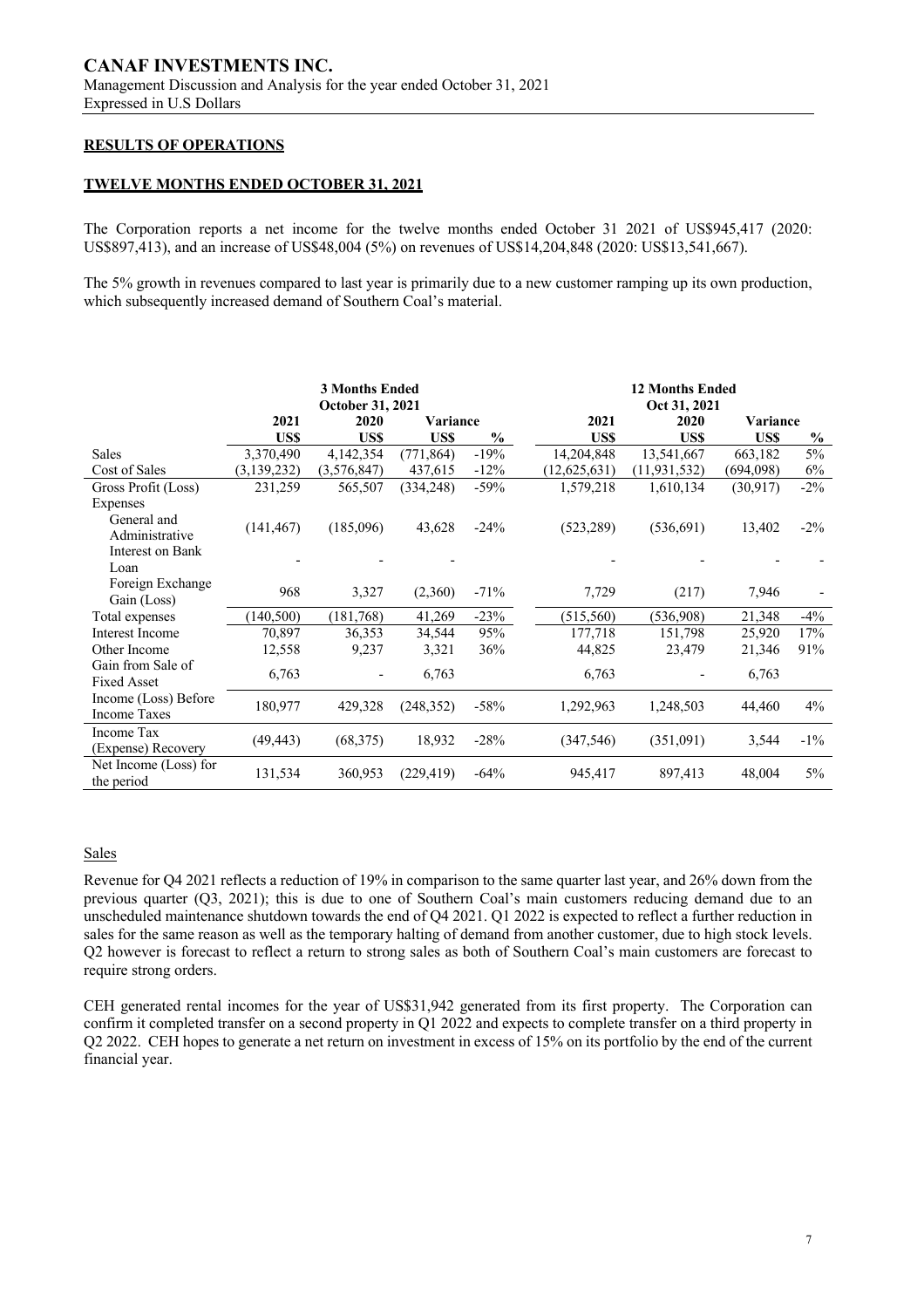#### Cost of Sales

Cost of sales are 12% lower than the same 3-month period last year (2021: US\$3,139,232, 2020: US\$3,576,847), and 6% higher for the twelve-month period (2021: US\$12,625,631, 2020: US\$11,931,532), with sales margins slightly down compared to the prior year at 11.1% versus 11.9% for the prior twelve months. Repairs and maintenance have impacted the margin as a result of 2 major shutdowns on the main calciner plant including the replacement of a new section of the main steel tube.

|                                         |            | <b>3 Months Ended</b> |            | <b>12 Months Ended</b> |  |  |
|-----------------------------------------|------------|-----------------------|------------|------------------------|--|--|
|                                         |            | <b>Oct 31</b>         |            | <b>Oct 31</b>          |  |  |
|                                         | 2021       | 2020                  | 2021       | 2020                   |  |  |
|                                         | US\$       | US\$                  | <b>USS</b> | US\$                   |  |  |
| Inventories, Beginning of the Period    | 295,248    | 592,740               | 417,400    | 649,498                |  |  |
| Analysis Fees                           | 291        | $-223$                | 365        | 2,581                  |  |  |
| Depreciation                            | 40,808     | 39,883                | 180,535    | 189,769                |  |  |
| Electricity                             | 13,257     | 25,311                | 105,631    | 74,540                 |  |  |
| Fuel, Oil and Lubricants                | 26,006     | 26,232                | 110,985    | 77,308                 |  |  |
| Professional and Project Management Fee | 8,061      | 4,636                 | 20,924     | 19,159                 |  |  |
| <b>Medical Expenses</b>                 | 1,966      | 2,104                 | 9,827      | 7,358                  |  |  |
| <b>Product Purchases</b>                | 2,966,091  | 3,047,327             | 11,190,513 | 10,286,800             |  |  |
| Protective Clothing                     | 4,138      | 3,110                 | 15,639     | 11,340                 |  |  |
| Provident Fund                          | 5,861      | 3,939                 | 22,804     | 15,915                 |  |  |
| Machinery Rental                        | 98,592     | 20,201                | 163,066    | 106,867                |  |  |
| Repairs and Maintenance                 | 240,379    | 61,365                | 484,875    | 221,382                |  |  |
| Salaries and Benefits                   | 144,518    | 102,436               | 442,656    | 353,755                |  |  |
| Transportation                          | $-2,090$   | 65,186                | 164,305    | 332,660                |  |  |
| Inventories, End of the Period          | (703, 894) | (417, 400)            | (703, 894) | (417, 400)             |  |  |
|                                         | 3,139,232  | 3,576,847             | 12,625,631 | 11,931,532             |  |  |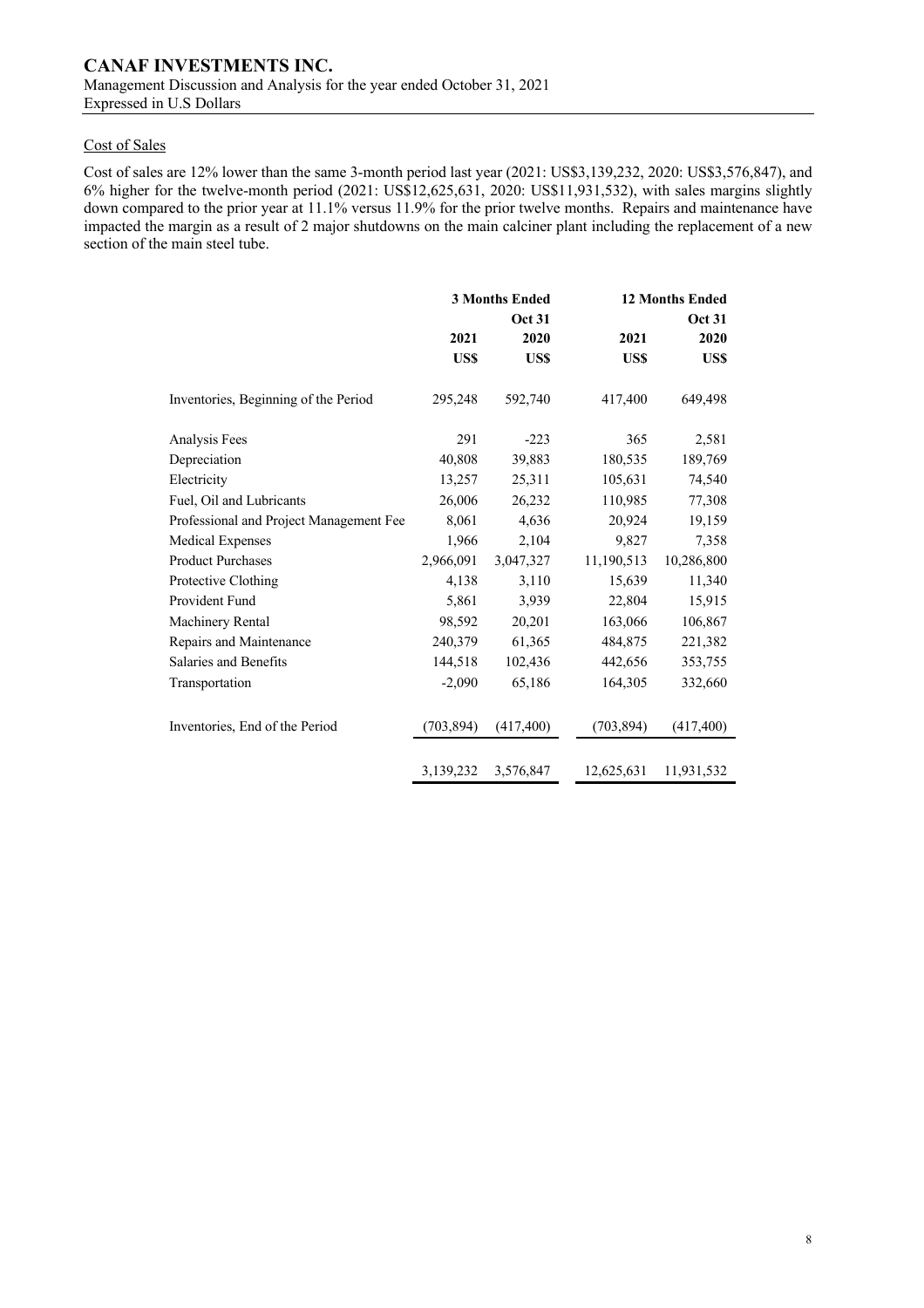# **CANAF INVESTMENTS INC.**

Management Discussion and Analysis for the year ended October 31, 2021 Expressed in U.S Dollars

#### General and Administrative Expenses:

|                                               | <b>3 Months Ended</b><br><b>Oct 31</b> |          |            |               | <b>12 Months Ended</b><br><b>Oct 31</b> |           |           |               |
|-----------------------------------------------|----------------------------------------|----------|------------|---------------|-----------------------------------------|-----------|-----------|---------------|
|                                               | 2021                                   | 2020     | Variance   |               | 2021                                    | 2020      | Variance  |               |
|                                               | US\$                                   | \$       | <b>USS</b> | $\frac{0}{0}$ | US\$                                    | US\$      | US\$      | $\frac{0}{0}$ |
| Bank Charges and Interest                     | 1,828                                  | 1,741    | (87)       | (5%)          | 6,601                                   | 17,230    | 10,628    | 62%           |
| <b>Consulting Fees</b>                        | 20,815                                 | 58,893   | 38,078     | 65%           | 91,085                                  | 139,363   | 48,278    | 35%           |
| Management Fees                               | 17,153                                 | 11,686   | (5,466)    | (47%)         | 63,708                                  | 68.915    | 5,207     | 8%            |
| Directors Incentives                          | 21,085                                 | 22,691   | 1.607      | 7%            | 51,664                                  | 39,466    | (12, 198) | (31%)         |
| Office, Insurance and Sundry                  | 20,289                                 | 12,064   | (8,225)    | (68%)         | 75,391                                  | 54,993    | (20, 398) | (37%)         |
| Professional Fees                             | 16,175                                 | 19,061   | 2,886      | 15%           | 91,638                                  | 96,503    | 4,865     | 5%            |
| Promotion                                     |                                        | 422      | 422        | 100%          | 4,735                                   | 1,107     | (3,628)   | (328%)        |
| Telephone                                     | 2,229                                  | 1,859    | (370)      | (20%)         | 9,292                                   | 8,071     | (1,221)   | (15%)         |
| Transfer Agent and Filing<br>Fees             | 3,240                                  | 519      | (2,721)    | (524%)        | 12,590                                  | 9,682     | (2,907)   | $(30\%)$      |
| Travel                                        | 8,287                                  | 4,565    | (3,721)    | (82%)         | 26,941                                  | 22,701    | (4,240)   | (19%)         |
| <b>Bad Debt</b>                               |                                        | (134)    | (134)      |               |                                         | 1,068     | 1,068     |               |
| Broad-Based Black Economic<br>Empowerment     | 30,369                                 | 51,729   | 21,360     | 41%           | 89,645                                  | 77,593    | (12,052)  | (16%)         |
|                                               | 141,467                                | 185,096  | 43,628     | 24%           | 523,289                                 | 536,691   | 13,402    | $2\%$         |
| Foreign Exchange gain<br><b>Finance Costs</b> | (968)                                  | (3,327)  | (2,360)    | 71%           | (7, 729)                                | 217       | 7,946     | 3669%         |
|                                               | 140,500                                | 181,768  | 41,269     | 23%           | 515,560                                 | 536,908   | 21,348    | 4%            |
| <b>Expenses</b>                               |                                        |          |            |               |                                         |           |           |               |
| <b>Interest Income</b>                        | (70, 897)                              | (36,353) | 34,544     | (95%)         | (177, 718)                              | (151,798) | 25,920    | (17%)         |
| Other Income                                  | (12, 558)                              | (9,237)  | 3,321      | (36%)         | (44, 825)                               | (23, 479) | 21,346    | (91%)         |
| Gain from Sale of Fixed<br>Asset              | (6,763)                                |          | 6,763      |               | (6,763)                                 |           | 6,763     |               |
|                                               | 50,282                                 | 136,178  | 85,896     | 63%           | 286,254                                 | 361,631   | 75,377    | 21%           |

#### Expenses

Expenses for the year were largely consistent with the prior year US\$515,560 (2020: US\$536,908). Charges relating to the Broad-Based Black Economic Empowerment (B-BBEE) have increased by 16% across the year as the Corporation seeks to improve its current rating.

#### Interest Income

Interest income earned on the loan to AAM, and for cash in hand for the twelve-month period was US\$177,718.

#### Other Income

The \$44,825 of other income primarily relates to tolling fees charged for the trial of calcining a new product through the kilns as well as income generated from the sale of scrap metal.

Share Holders Equity and Comprehensive Income

|                                                  | Oct 31, 2021 | Oct 31, 2020 | Oct 31, 2021 | Oct 31, 2020 |
|--------------------------------------------------|--------------|--------------|--------------|--------------|
| <b>SHAREHOLDERS' EQUITY</b>                      | US\$         | US\$         | <b>CANS</b>  | <b>CANS</b>  |
|                                                  |              |              | 1.251        | 1.320        |
| Share Capital                                    | 8,079,463    | 8,079,463    | 10,109,727   | 10,666,766   |
| Additional Paid in Capital                       | 1,342,549    | 1,342,549    | 1,679,914    | 1,772,476    |
| Accumulated Other Comprehensive Loss -           |              |              |              |              |
| Foreign Currency Translation Reserve             | (1,897,294)  | (2,149,469)  | (2,374,059)  | (2,837,798)  |
| Deficit                                          | (2,324,770)  | (3,049,200)  | (2,908,954)  | (4,025,651)  |
| <b>Equity Attributable to Canaf Shareholders</b> | 5,199,948    | 4,223,343    | 6,506,628    | 5,575,793    |
| Non-Controlling Interest                         | 235,738      | 129,672      | 294,976      | 171,197      |
|                                                  | 5,435,686    | 4,353,015    | 6,801,604    | 5,746,990    |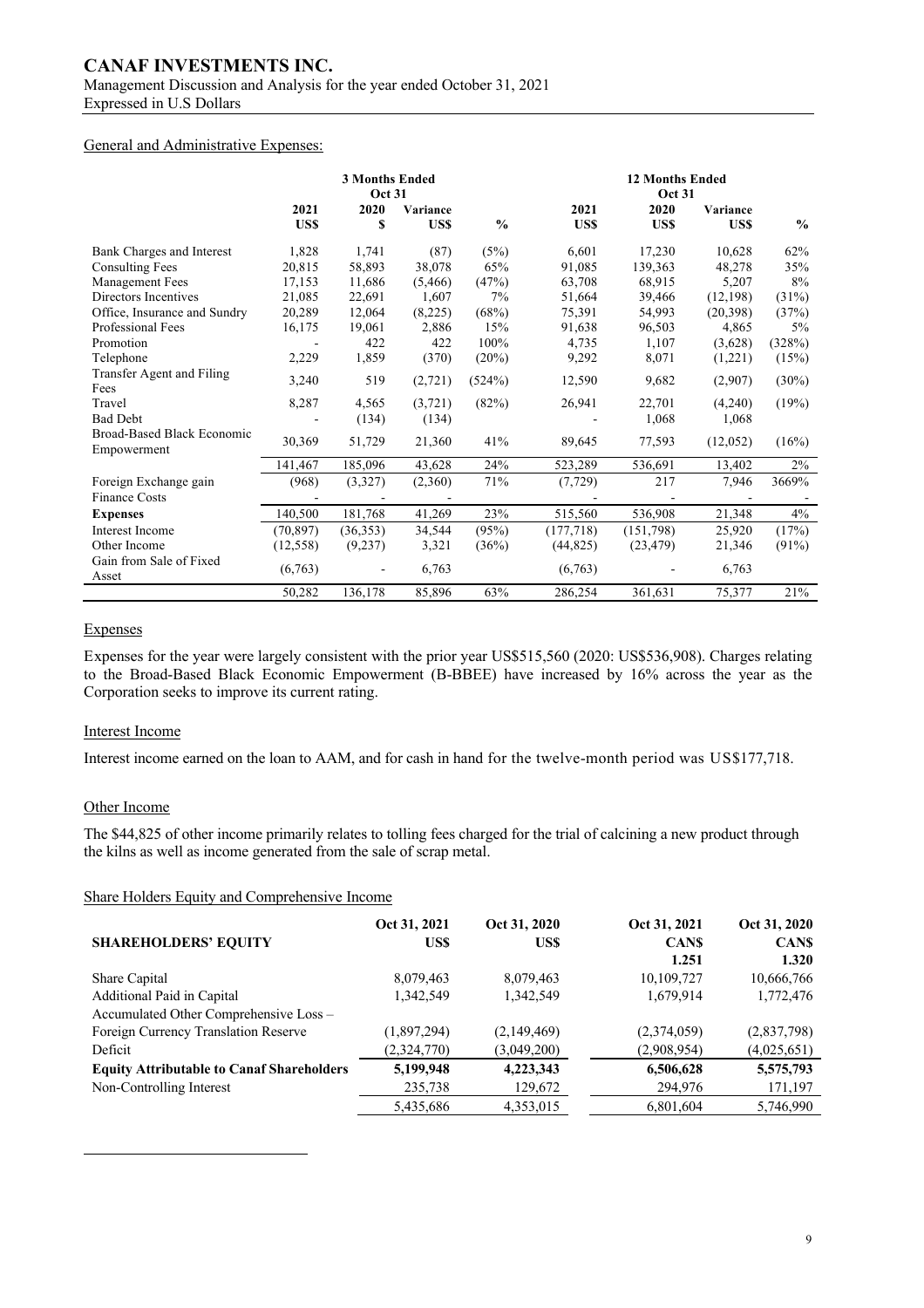#### Foreign Currency Translation Reserve

The Corporation is not subject to currency fluctuations within its core business in South Africa however the Corporation is subject to transactions in various currencies and the volatility in international currency markets does have an impact on some costs and the translation into USD, the reporting currency of the Corporation.

The 12 months comprehensive gain on foreign exchange amounts to US\$255,408 compared to the same time period last year of a loss of US\$274,761 and is primarily as a result of the translation into US\$ the reporting currency.

As of October 31, 2021, the Corporation has accumulated foreign currency other comprehensive loss of US\$1,897,294, (October 31, 2020: US\$2,149,469).

The Corporation does not hedge net asset translation movements.

Deficit

During the twelve months ended October 31, 2021 the deficit has reduced by US\$724,430, from US\$3,049,200 at the 31st October 2020, to US\$2,324,770.

#### **SUMMARY OF QUARTERLY RESULTS**

The following financial data is derived from the Corporation's financial statements for the past 8 quarters.

Performance over the last year is in line with managements expectations and shows a slight improvement in EPS for the 12 months ended 31<sup>st</sup> October 2021 at US\$0.020/share (US\$0.019/share for the 12 months ended 31<sup>st</sup> October 2020).

Management expects the financial year ending Oct 31, 2022 to reflect continued strong sales with an estimated 5% increase in annual sales volumes, despite Q1 2022 expected to reflect a reduction in sales in comparison to Q4, 2021 due to the effects of a major shutdown from a major customer.

|                                                | <b>Three Months Ended</b> |              |              |              |  |  |
|------------------------------------------------|---------------------------|--------------|--------------|--------------|--|--|
|                                                | Oct 31, 2021              | Jul 31, 2021 | Apr 30, 2021 | Jan 31, 2021 |  |  |
|                                                | US\$                      | US\$         | US\$         | US\$         |  |  |
| Sale                                           | 3,370,490                 | 4,541,800    | 3,109,892    | 3,182,665    |  |  |
| Gross Profit                                   | 231,259                   | 608,071      | 407.687      | 332,200      |  |  |
| Net Income (Loss)                              | 131,534                   | 373,677      | 255,084      | 185,122      |  |  |
| Net Comprehensive Income (Loss) for the period | (86,026)                  | 326,212      | 473,980      | 486,660      |  |  |
| Basic and diluted earnings (loss) per share    | 0.003                     | 0.008        | 0.005        | 0.004        |  |  |
| <b>Three Months Ended</b>                      |                           |              |              |              |  |  |

|                                                | Oct 31, 2020 | Jul 31, 2020 | Apr 30, 2020 | Jan 31, 2020 |
|------------------------------------------------|--------------|--------------|--------------|--------------|
|                                                | US\$         | US\$         | US\$         | US\$         |
| Sale                                           | 4,142,354    | 3,908,330    | 2,824,252    | 2,666,730    |
| Gross Profit                                   | 565,507      | 475.638      | 269,303      | 299,687      |
| Net Income (Loss)                              | 360,954      | 250,775      | 136,246      | 149,438      |
| Net Comprehensive Income (Loss) for the period | 531,967      | 537,288      | (620, 497)   | 173,893      |
| Basic and diluted earnings (loss) per share    | 0.008        | 0.005        | 0.003        | 0.003        |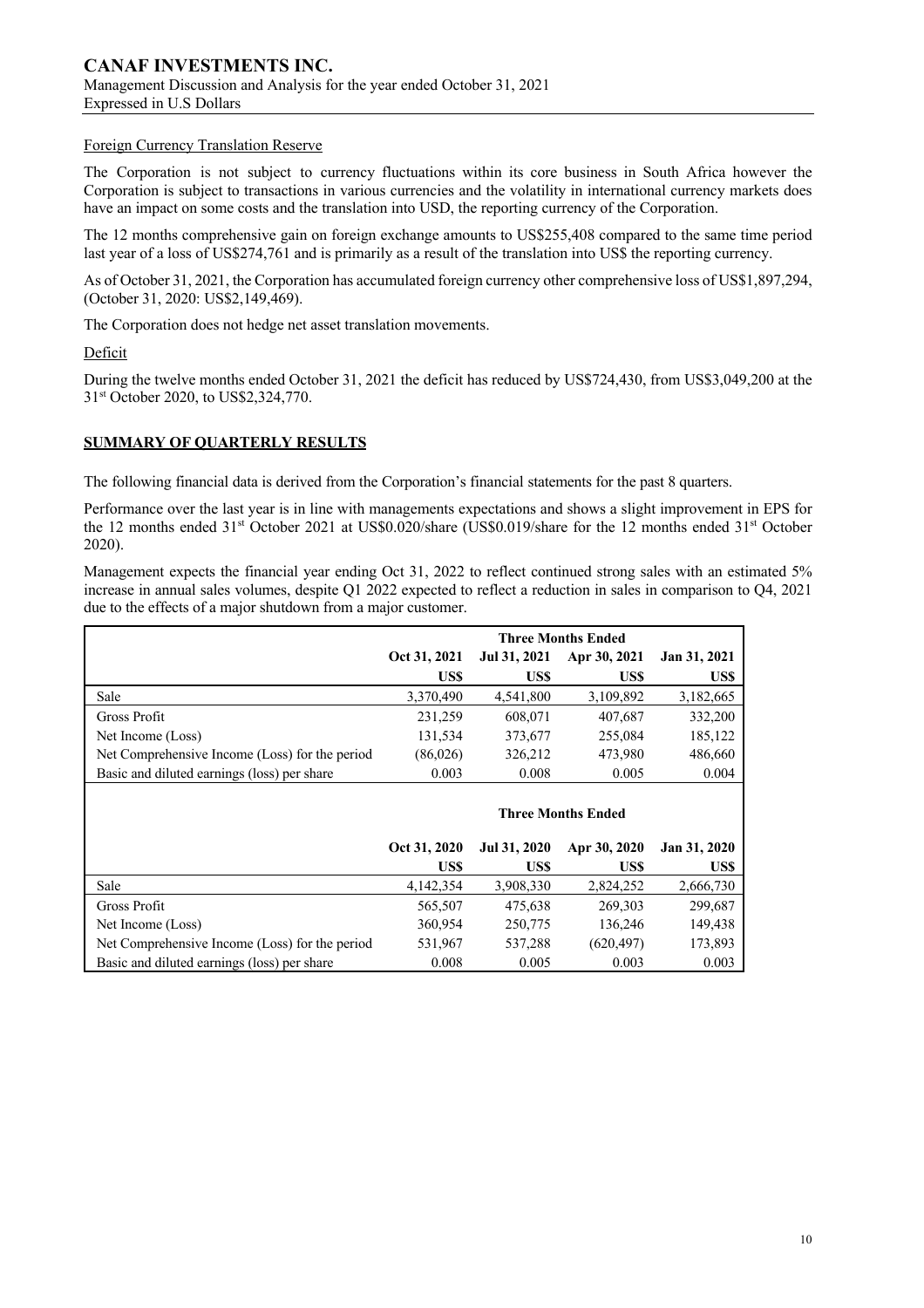# **CANAF INVESTMENTS INC.** Management Discussion and Analysis for the year ended October 31, 2021

Expressed in U.S Dollars

# **SELECTED ANNUAL INFORMATION**

The following financial data is derived from the Corporation's audited financial statements for the years ended October 31, 2015 through to year ending October 31, 2020.

|                                                       | 2021           | 2020           | 2019           | 2018         | 2017        | 2016        |
|-------------------------------------------------------|----------------|----------------|----------------|--------------|-------------|-------------|
|                                                       | US\$           | US\$           | US\$           | US\$         | US\$        | US\$        |
| Sales                                                 | 14.204.848     | 13.541.667     | 11.750.350     | 14,673,658   | 10.699.11   | 4,703,528   |
| Cost of Sales                                         | (12, 625, 631) | (11, 931, 532) | (10, 729, 419) | (13,502,330) | (9,476,007) | (4,600,463) |
| Gross Profit                                          | 1,579,218      | 1,610,134      | 1.020.931      | 1,171,328    | 1,223,110   | 103,065     |
| Income before income taxes                            | 1.292.963      | 1.248.503      | 730,337        | 697.267      | 736.284     | (312, 218)  |
| Income Tax (Expense) Recovery                         | (347, 546)     | (351,091)      | (191, 683)     | (73, 383)    | (194, 476)  | 133,063     |
| Net income (Loss) for the year                        | 945,417        | 897,413        | 538,654        | 623.884      | 541,808     | (179, 155)  |
| Interest Income                                       | 177.718        | 151.798        | 173,085        | 101.284      | 17.962      | 29,280      |
| Bank Loan, including current portion                  |                |                |                | 78,412       | 416,882     | 702,230     |
| <b>Total Assets</b>                                   | 6,959,105      | 5.580,049      | 5,254,018      | 4,774,437    | 3,315,232   | 2,729,318   |
| Basic and diluted earnings (loss) per share<br>(USS)  | 0.020          | 0.019          | 0.011          | 0.013        | 0.014       | (0.004)     |
| Basic and diluted earnings (loss) per share<br>(CANS) | 0.025          | 0.025          | 0.015          | 0.017        | 0.018       | (0.005)     |

The main components making up the total assets balance as at October, 2021 of \$6,959,105 (October, 2020 of US\$5,580,049) are: US\$1,088,572 (2020: US\$1,055,996) of non-controlling interest borrowings; US\$630,848 (2020: US\$611,252) property, plant and equipment; US\$137,599 (2020: US\$129,152) investment properties; US\$3,053,337 (2020: US\$2,047,774) in cash; US\$1,268,049 (2020: US\$1,296,617) in accounts receivable, and US\$703,894 (2020: US\$417,400) in inventories, comprising mostly of stock on hand.

# **LIQUIDITY AND CAPITAL RESOURCES**

At October 31, 2021, the Corporation had cash of US\$3,053,337 (October 31, 2020: US\$2,047,774) and working capital of US\$3,636,052 (Oct 31, 2020: US\$2,556,615). Surplus cash and cash equivalents are deposited in interest accruing accounts.

Working capital components include cash in current or interest-bearing accounts, trade and other receivables, sales tax receivable, inventories and prepaid expenses and deposits, trade and other payables, sales tax payable, and income tax payable.

Trade receivables and trade payables are expected to increase or decrease as sales volumes change.

|                                          | <b>Year Ended</b><br>Oct 31, 2021 | <b>Year Ended</b><br>Oct 31, 2020 |
|------------------------------------------|-----------------------------------|-----------------------------------|
|                                          | US\$                              | US\$                              |
| Cash provided by in operating activities | 1,263,318                         | 2,366,657                         |
| Cash used in investing activities        | (88, 229)                         | (334,391)                         |
| Cash used in financing activities        | (5,043)                           |                                   |
| Increase in cash                         | 1,170,046                         | 2,032,266                         |

Operations provided US\$1,263,318 in cash during the twelve months ended October 31, 2021 (October 31, 2020 provided US\$2,366,657) the reduction from prior years largely due to timing of supplier payments and tightening of payment terms with customers in the year ended 2020.

The Corporation's management is not aware of any other trends or other expected fluctuations in its liquidity that would create any deficiencies. The Corporation's management believes that its cash balances will be sufficient to meet the Corporation's short-term and long-term requirements for ongoing operations and planned growth. The Corporation does occasionally utilize cash reserves to offer suppliers earlier payment terms in return for more favorable rates.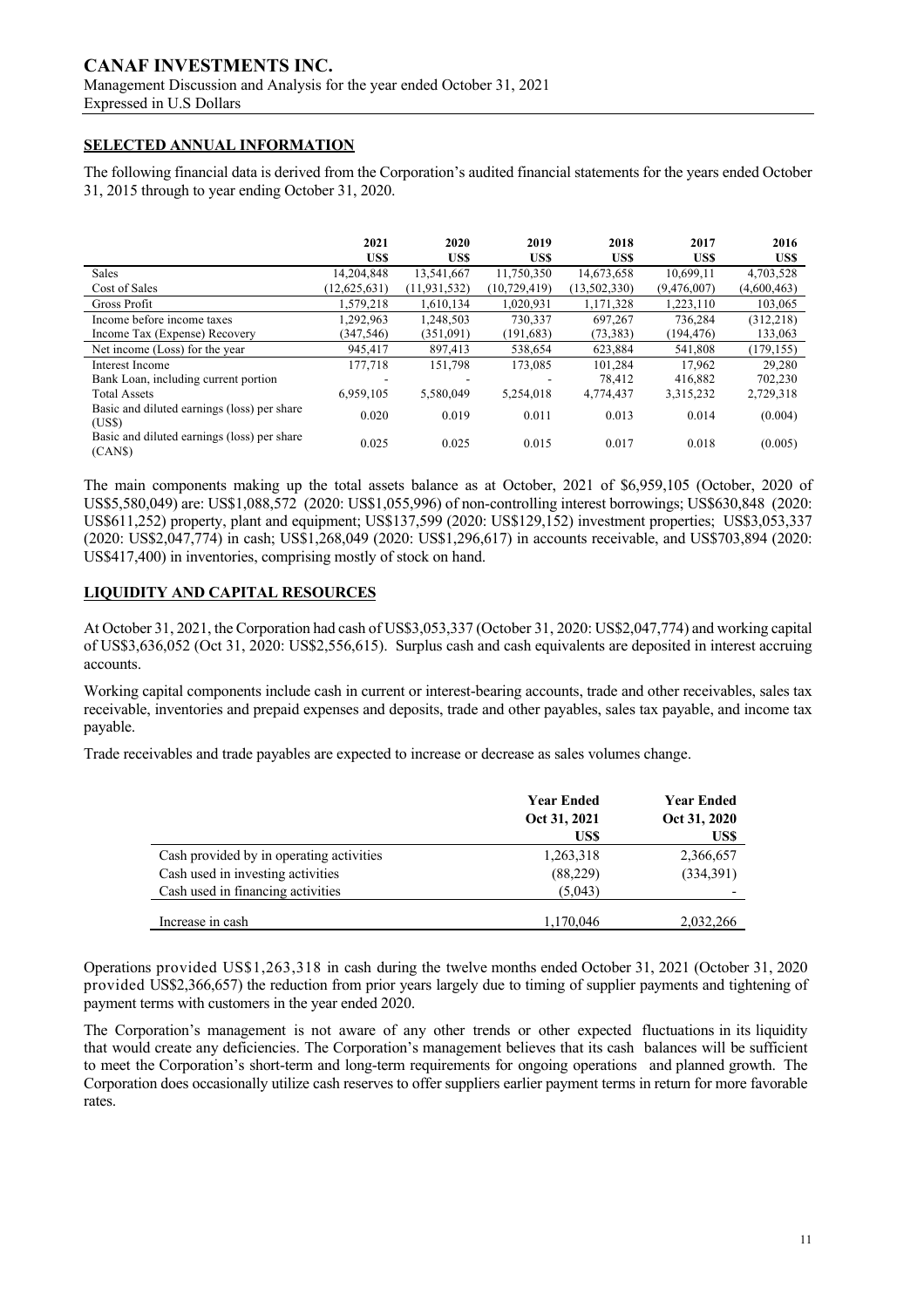#### **ECONOMIC DEPENDENCE**

Sales from the Corporation's South African coal processing business are substantially derived from a very few number of customers and as a result, the Corporation is economically dependent on these customers. The Corporation's exposure to credit risk is limited to the carrying value of its accounts receivable. As at October 31, 2021, Southern Coal had trade receivables of US\$1,268,049 (October 31, 2020: US\$1,296,617) due from these customers and were collected subsequent to the quarter-end.

#### **REVENUE RECOGNITION**

Revenue from the sale of calcined anthracite is recognized upon transfer of title, which is completed when the physical product is delivered to customers and collection is reasonably assured. Rental revenue is recognized on a straight-line basis over the term of the lease and collection is reasonably assured. Interest and other income are recognized when earned and collection is reasonably assured.

#### **COMMITMENTS**

The Company had an agreement to lease premises for its coal processing plant in South Africa for a term of ten years, expiring on December 31, 2020, with a monthly rent of Rand 35,000 (US\$2,156). After lease expiry on December 31, 2020, the Company is operating under the same terms as the expired lease with an effective notice period of 60 days.

In June 2021, the Company secured a further land tenure for Quantum. The term of the lease was for five years, with a monthly rent of Rand 25,000 per month and with an option to extend for a further four years and nine months. Quantum is now in the process of applying for environmental authorisations which would allow for the construction of further calcining facilities; the overall application process is expected to be completed by September 2022.

| Months | <b>Financial Year</b> | US\$   |
|--------|-----------------------|--------|
| 12     | 2022/23               | 19,692 |
| 12     | 2023/24               | 19,692 |
| 12     | 2024/25               | 19,692 |
| 12     | 2025/26               | 19,692 |
| 9      | 2026/27               | 14.769 |
|        |                       | 93,537 |

#### **TRANSACTIONS WITH RELATED PARTIES**

At the report date, key management consists of Christopher Way (CEO, President and a Director of the Corporation), Rebecca Williams (CFO and Director), Peter Wassenaar (Chairman and Director), who took over the role of Chairman from the late David Way as at 1st December 2020

Fees incurred for services by key management personnel during the twelve months ended October 31, 2021 and 2020:

| <b>Related Party</b>                       | <b>Services</b>                                                                                                                    | 2021<br>US\$ | 2020<br>US\$ |
|--------------------------------------------|------------------------------------------------------------------------------------------------------------------------------------|--------------|--------------|
| CFO and Director                           | Professional fees for administration and management services                                                                       | 41.763       | 33,522       |
| Former Chairman and                        | Consulting fees for administration and management services                                                                         | 9.112        | 44,936       |
| Director<br>President, CEO and<br>Director | Consulting fees for administration and management services                                                                         | 108,473      | 116,393      |
| Director                                   | Professional fees for administration and management services                                                                       | 8.570        |              |
| Directors                                  | Directors fees for administration and management services in relation to<br>the Company's coal processing business in South Africa | 63.708       | 73,521       |
| Director                                   | Consulting fees                                                                                                                    | 18,435       | 13,028       |
|                                            |                                                                                                                                    | 250,061      | 281,400      |

#### **OFF-BALANCE SHEET ARRANGEMENTS**

The Corporation has no off-balance sheet arrangements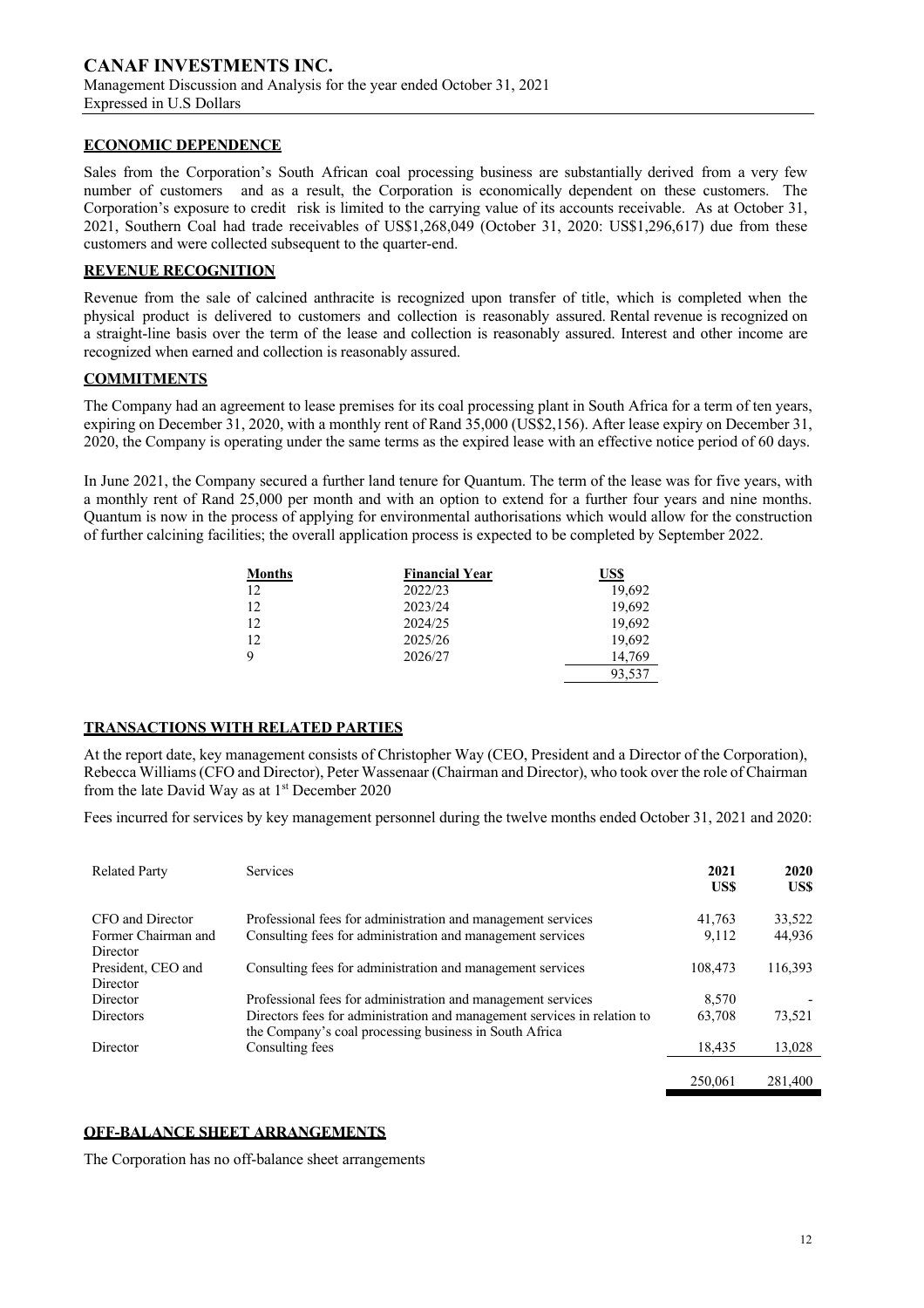#### **CRITICAL ACCOUNTING POLICIES AND ESTIMATES**

The details of Canaf's accounting policies are presented in Note 2 of the audited Financial Statements for the year ended October 31, 2021. These policies are considered by management to be essential to understanding the processes and reasoning that go into the preparation of the Corporation's financial statements and the uncertainties that could have a bearing on its financial results.

#### **MANAGEMENT OF FINANCIAL RISKS**

The Corporation is exposed to various risks in relation to financial instruments. The Corporation's financial assets and liabilities by category are summarized in Note 2(s) of the consolidated financial statements. The Corporation's risk management is coordinated by the board of directors and focuses on actively securing the Corporation's short to medium-term cash flows and raising finances for the Corporation's capital expenditure program. The Corporation does not actively engage in the trading of financial assets for speculative purposes. The most significant financial risks to which the Corporation is exposed are described below.

#### *Foreign Currency Risk*

Foreign exchange risk arises because of fluctuations in exchange rates. The Corporation conducts a significant portion of its business activities in foreign currencies. The Corporation's subsidiaries, principally located in South Africa, routinely transact in the local currency, exposing the Corporation to potential foreign exchange risk in its financial position and cash flows.

The assets, liabilities, revenue and expenses that are denominated in foreign currencies will be affected by changes in the exchange rate between the United States dollar and these foreign currencies. The Corporation does not currently use financial instruments to mitigate this risk.

#### *Credit Risk*

Credit risk is the risk of loss associated with counterparty's inability to fulfill its payment obligations. The Corporation limits its exposure to credit loss for cash by placing its cash with high quality financial institutions and for trade receivable by performing standard credit checks. The credit risk for cash and trade receivables is considered negligible since the counterparties are reputable banks with high quality external credit ratings and customers with no history of default.

The Corporation has a credit risk exposure related to its economic dependence on a very few customersfor its calcine sales. The Corporation has assessed its exposure to credit risk and has determined that no significant risk exists from these concentrations of credit.

#### *Liquidity Risk*

Liquidity risk is the risk that the Corporation will not be able to meet its financial obligations when they become due. The Corporation ensures, as far as reasonably possible, that it will have sufficient capital in order to meet short-term business requirements, after taking into account cash flows from operations and the Corporation's holdings of cash. The Corporation has a working capital of US\$3,636,052 as at October 31, 2021. There can be no assurance that the Corporation will be successful with generating and maintaining profitable operations or will be able to secure future debt or equity financing for its working capital and expansion activities.

#### *Commodity Price Risk*

The Corporation's revenues, earnings and cash flows are directly related to the volume and price of calcine sold and are sensitive to changes in market prices over which it has little or no control. The Corporation has the ability to address its price-related exposures through the use of sales contracts.

#### *Fair Value*

The Corporation uses the following hierarchy for determining fair value measurements:

- Level 1: Quoted prices in active markets for identical assets or liabilities.
- Level 2: Other techniques for which all inputs which have a significant effect on the recorded fair value are observable, either directly or indirectly.
- Level 3: Techniques which use inputs that have a significant effect on the recorded fair value that is not based on observable market data.

The level within which the financial asset or liability is classified is determined based on the lowest level of significant input to the fair value measurement.

The Corporation's financial assets measured at fair value through profit or loss use Level 1 valuation techniques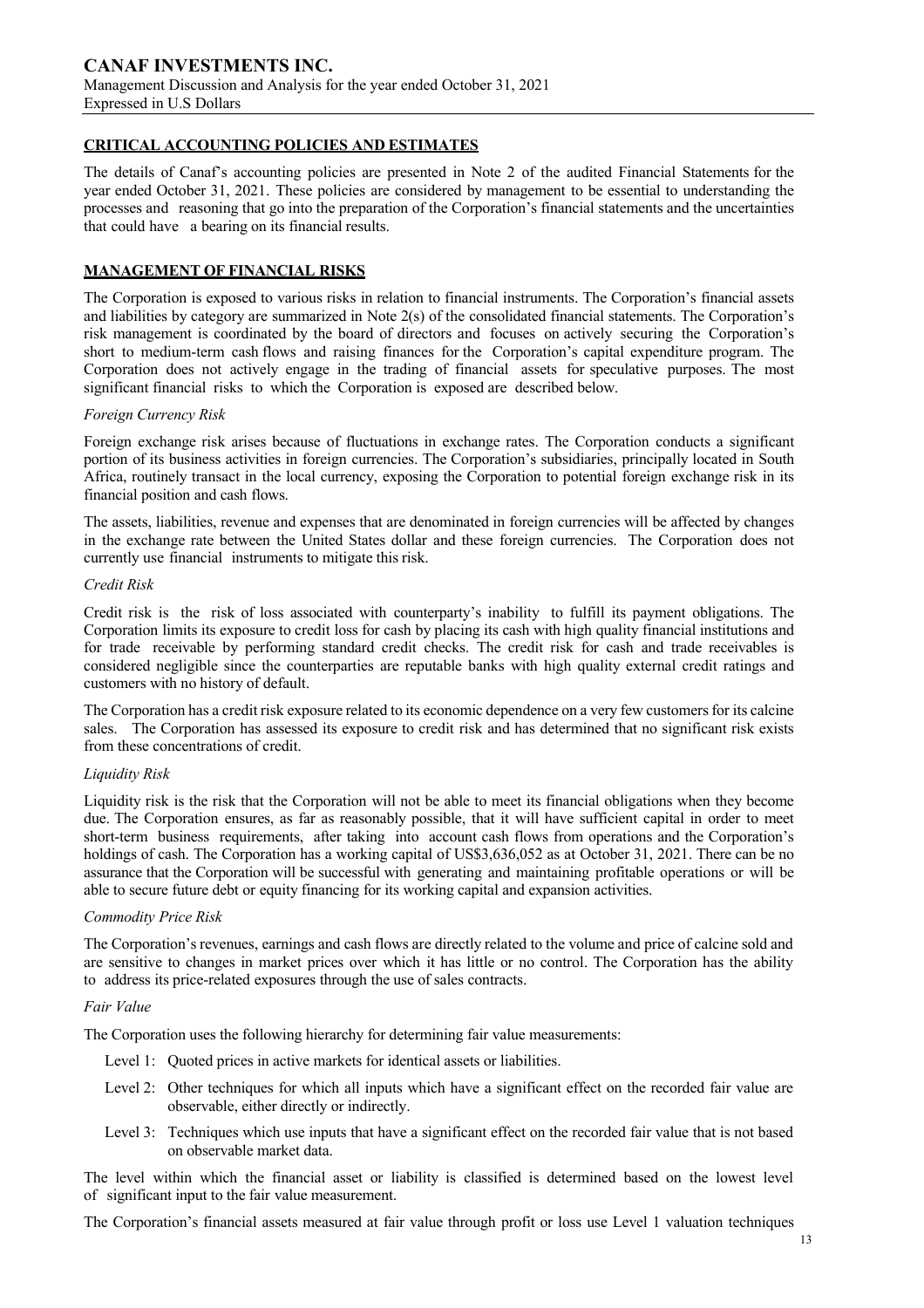during the twelve months ended October 31, 2021. The carrying values of the Corporation's financial assets and liabilities approximate their fair values as at October 31, 2021.

#### **CAPITAL RISK MANAGEMENT**

The Corporation's objectives in managing its capital are to ensure adequate resources are available to fund its coal processing business in South Africa, to seek out and acquire new projects of merit, and to safeguard its ability to continue as a going concern. The Corporation manages its share capital as capital, which as of October 31, 2021 totaled US\$8,079,463 (October 31, 2020: US\$8,079,463).

The Corporation manages its capital structure in a manner that provides sufficient funding for operational and capital expenditure activities. Funds are secured through the sale of calcine in South Africa and, when necessary, through debt funding or equity capital raised by means of private placements. There can be no assurances that the Corporation will be able to obtain debt or equity capital in the case of operating cash deficits.

The Corporation may, from time to time, invest capital that is surplus to immediate operational needs in short-term, liquid, and highly rated financial instruments held with major financial institutions, or in marketable securities. The Corporation may also, from time to time, enter into forward foreign exchange and commodity price contracts to hedge a portion of its exposure to movements in foreign exchange and commodity prices.

The Corporation has no externally imposed capital requirements and has not paid or declared any dividends since the date of incorporation, nor are any contemplated in the foreseeable future. There were no changes in the Corporation's approach to capital management during the year ended October 31, 2021.

#### **RISKS AND UNCERTAINTIES**

The Corporation is subject to a number of risk factors due to the nature of the mining business in which it is engaged, including movements in commodity prices, which are difficult to forecast. The Corporation seeks to counter these risks as far as possible by selecting exploration areas on the basis of their recognized geological potential to host economic deposits.

The Corporation's assets are of indeterminate value. For further particulars see the financial statements filed on www.sedar.com.

#### *Covid-19 Pandemic*

The ongoing pandemic scene globally could have negative consequences for all operations. Sickness as a result of the virus could impact sales, ability to service sales, rent collection, and general management. The board has put contingency plans in place to support with continuing the Southern Coal (South African) operations and manage any care and maintenance measures that need to be implemented.

During periods of travel restrictions, the financial performance has demonstrated that remote working has not had any adverse effects on the performance of the Corporation. The operations of the board, senior management and administration, given its already remote working structure, should not therefore be adversely affected by any future necessary measures to minimise the risks and effects of the virus, should they be re-introduced.

#### *Exploration and Development*

The Corporation is not currently engaged in any exploration or development projects.

#### *Operating Hazards and Risks*

Operations in which the Corporation has a direct or indirect interest will be subject to all the hazards and risks normally incidental to exploration, development and production of resources, any of which could result in work stoppages, damage to persons or property and possible environmental damage. Although the Corporation has or will obtain liability insurance in an amount which it considers adequate, the nature of these risks is such that liabilities might exceed policy limits, the liabilities and hazards might not be insurable, or the Corporation might not elect to insure itself against such liabilities due to high premium costs or other reasons, in which event the Corporation could incur significant costs that could have a material adverse effect upon its financial condition.

#### *Metal and Mineral Prices*

Factors beyond the control of the Corporation affect the price and marketability of gold and other metals and minerals. Metal and mineral prices have fluctuated widely, particularly in recent years and are affected by numerous factors including international, economic and political trends, expectations of inflation, currency exchange fluctuations, interest rates, global or regional consumption patterns, speculative activities and worldwide production levels. The effect of these factors on the Corporation's future prospects cannot accurately be predicted.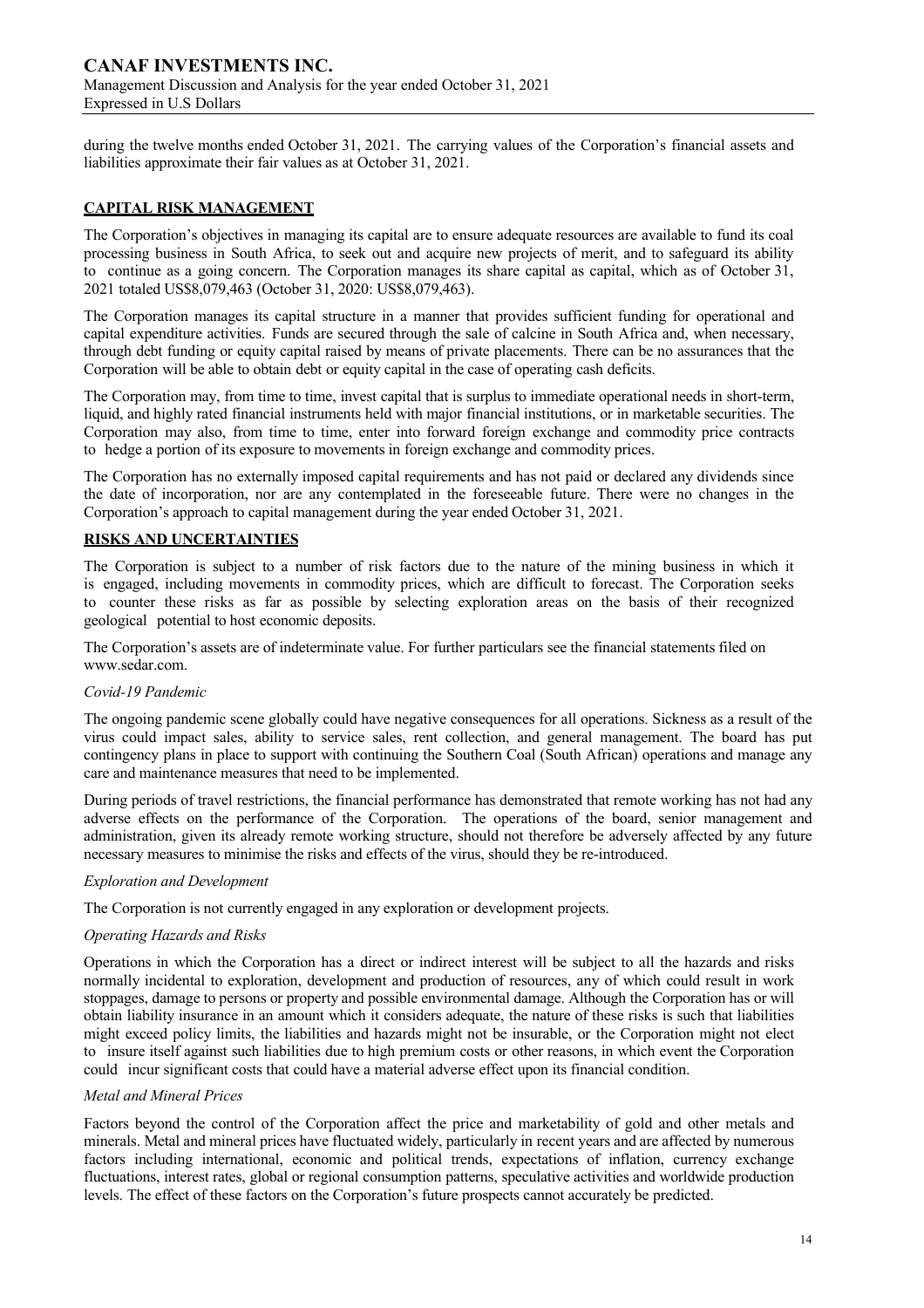#### *Political Risk*

Quantum and Canaf Investments is located in South Africa and consequently the Corporation will be subject to certain risks, including currency fluctuations, electricity outages and possible political or economic instability, and exploration and production activities may be affected in varying degrees by political stability and government regulations relating to the industry. Any changes in regulations or shifts in political attitudes are beyond the control of the Corporation and may adversely affect its business. Exploration may be affected in varying degrees by government regulations with respect to restrictions on future exploitation and production, price controls, export controls, foreign exchange controls, income taxes, expropriation of property, environmental legislation and site safety.

#### *Environmental Factors*

All phases of the Corporation's operations will be subject to environmental regulation in South Africa.

Environmental legislation is evolving in a manner which will require stricter standards and enforcement, increased fines and penalties for non-compliance, more stringent environmental assessments of proposed projects and a heightened degree of responsibility for companies and their officers, directors and employees. In addition, certain types of operations require the submission and approval of environmental impact assessments. Environmental assessments of proposed projects carry a heightened degree of responsibility for companies and directors, officers and employees. The cost of compliance with changes in governmental regulations has a potential to reduce the profitability of operations. The exploration, development and production activities of the Corporation will require certain permits and licenses from various governmental authorities and such operations are and will be governed by laws and regulations governing exploration, development and production, labour standards, occupational health, waste disposal, toxic substances, land use, environmental protection, safety and other matters. Companies engaged in exploration activities generally experience increased costs and delays as a result of the need to comply with applicable laws, regulations and permits. There can be no assurance that all licenses and permits which the Corporation may require to carry out exploration and development of its projects will be obtainable on reasonable terms or on a timely basis, or that such laws and regulations would not have an adverse effect on any project that the Corporation may undertake.

#### *Cash Flows and Additional Funding Requirements*

The Corporation has significant revenues from operations and produces positive cashflow. The Corporation intends to expand organically using available cash and local debt financing, when required.

Should the Corporation decide to develop or acquire a relatively large asset or opportunity, the majority of sources of funds will in large portion be derived from the issuance of equity or project finance debt. Although the Corporation presently has sufficient financial resources and has been successful in the past in obtaining equity and debt financing to undertake its currently planned exploration and development programs, there is no assurance that it will be able to obtain adequate financing in the future or that such financing will be on terms advantageous to the Corporation.

#### *Enforcement of Civil Liabilities*

Substantially all of the assets of the Corporation will be located outside of Canada, with the directors and officers of the Corporation being resident outside of Canada also. As a result, it may be difficult or impossible to enforce judgments granted by a court in Canada against the assets of the Corporation or the directors and officers of the Corporation residing outside of Canada.

#### *Management*

The Corporation is dependent on a relatively small number of key employees, the loss of any of whom could have an adverse effect on the Corporation.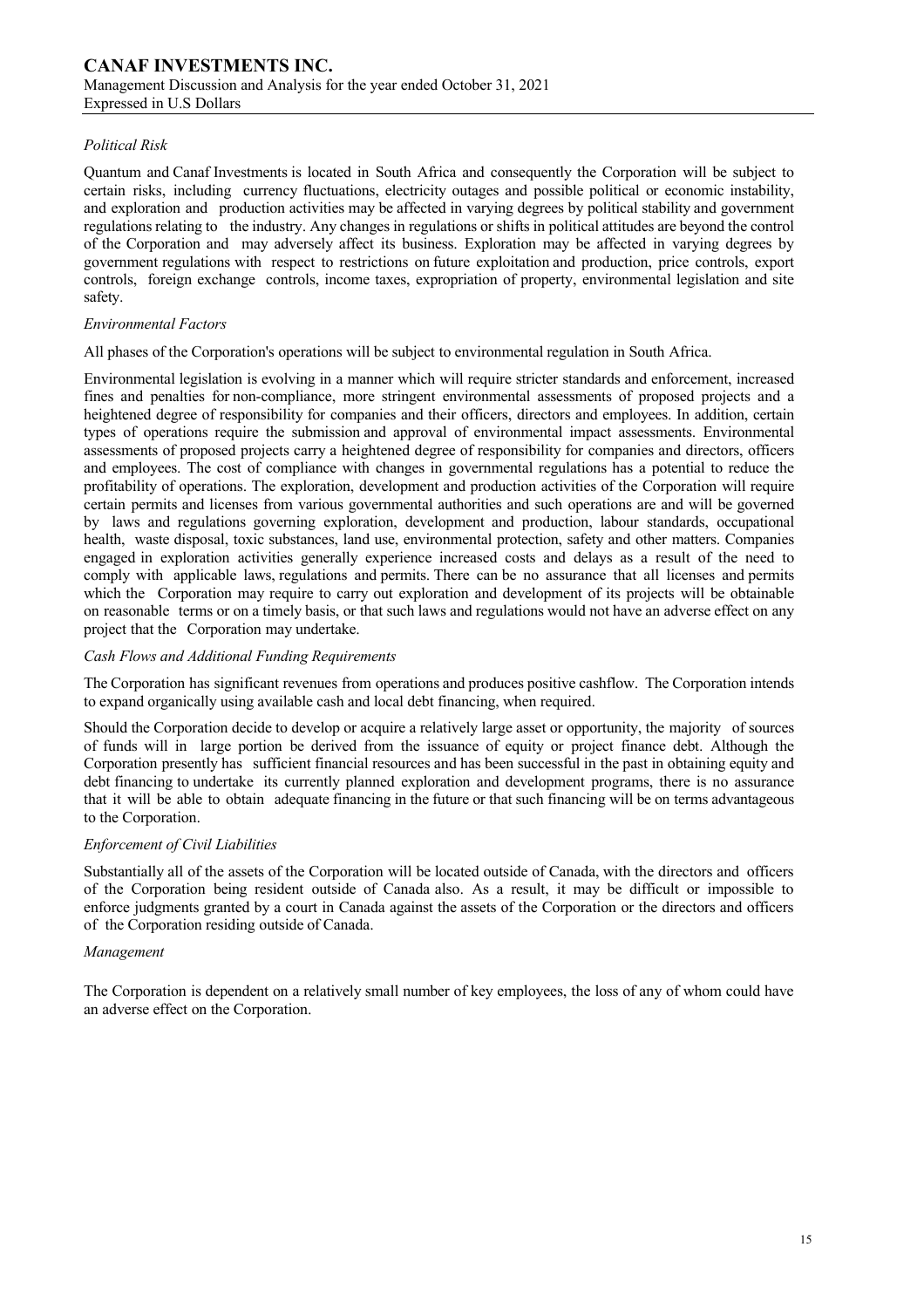#### **CAUTIONARY STATEMENTS ON FORWARD-LOOKING INFORMATION**

This MD&A together with the Corporation's consolidated financial statements for the twelve months ended October 31, 2021 contain certain statements that may be deemed "forward-looking statements". All statements in this MD&A, other than statements of historical fact, that address exploration drilling, exploitation activities and events or developments that the Corporation expects to occur, are forward looking statements. Forward looking statements in this document are statements that are not historical facts and are generally, but not always, identified by the words "expects", "plans", "anticipates", "believes", "intends", "estimates", "projects", "potential" and similar expressions, or that events or conditions "will", "would", "may", "could" or "should" occur. Information inferred from the interpretation of drilling results and information concerning resource estimates may also be deemed to be forward looking statements, as it constitutes a prediction of what might be found to be present when and if a project is actually developed. Although the Corporation believes the expectations expressed in such forward-looking statements are based on reasonable assumptions, such statements are not guarantees of future performance and actual results may differ materially from those in the forward-looking statements.

Inherent in forward-looking statements are risks and uncertainties beyond the Corporation's ability to predict or control, including risks that may affect the Corporation's operating or capital plans, including risks generally encountered in the exploration and development of natural resource properties, such as unusual or unexpected geological formations, unanticipated metallurgical difficulties, ground control problems, process upsets and equipment malfunctions; risks associated with labour and unavailability of skilled labour; fluctuations in the market prices of the Corporation's principal products, which are cyclical and subject to substantial price fluctuations; risks created through competition for natural resource properties; risks associated with lack of access to markets; risks associated with mineral and resource estimates, including the risk of errors in assumptions or methodologies; risks posed by fluctuations in exchange rates and interest rates, as well as general economic conditions; risks associated with environmental compliance and permitting, including those created by changes in environmental legislation and regulation; risks associated with the Corporation's dependence on third parties in the provision of transportation and other critical services; risks associated with aboriginal title claims and other title risks; social and political risks associated with operations in foreign countries; and risks associated with legal proceedings.

Actual results and developments are likely to differ, and may differ materially, from those expressed or implied by the forward-looking statements contained in this MD&A. Such statements are based on a number of assumptions which may prove to be incorrect, including, but not limited to, the following assumptions: that there is no material deterioration in general business and economic conditions; that there is no unanticipated fluctuation of interest rates and foreign exchange rates; that the supply and demand for, deliveries of, and the level and volatility of commodity prices develop as expected; that the Corporation receives regulatory and governmental approvals as are necessary on a timely basis; that the Corporation is able to obtain financing as necessary on reasonable terms; that there is no unforeseen deterioration in the Corporation's activity costs; that the Corporation is able to continue to secure adequate transportation as necessary for its exploration activities; that the Corporation is able to procure equipment and supplies, as necessary, in sufficient quantities and on a timely basis; that exploration activity timetables and capital costs for the Corporation's planned projects are not incorrectly estimated or affected by unforeseen circumstances; that costs of closure of various operations are accurately estimated; that there are no unanticipated changes to market competition; that the Corporation's estimates in relation to its natural resource interests are within reasonable bounds of accuracy (including with respect to size, grade and recoverability of mineral projects) and that the geological, operational and price assumptions on which these are based are reasonable; that no environmental and other proceedings or disputes arise; and that the Corporation maintains its ongoing relations with its employees, consultants and advisors.

Readers are cautioned that the foregoing list of important factors and assumptions is not exhaustive. Forwardlooking statements are not guarantees of future performance. Events or circumstances could cause the Corporation's actual results to differ materially from those estimated or projected and expressed in, or implied by, these forwardlooking statements. The Corporation undertakes no obligation to update publicly or otherwise revise any forwardlooking statements or the foregoing list of factors, whether as a result of new information or future events or otherwise, except as may be required under applicable laws.